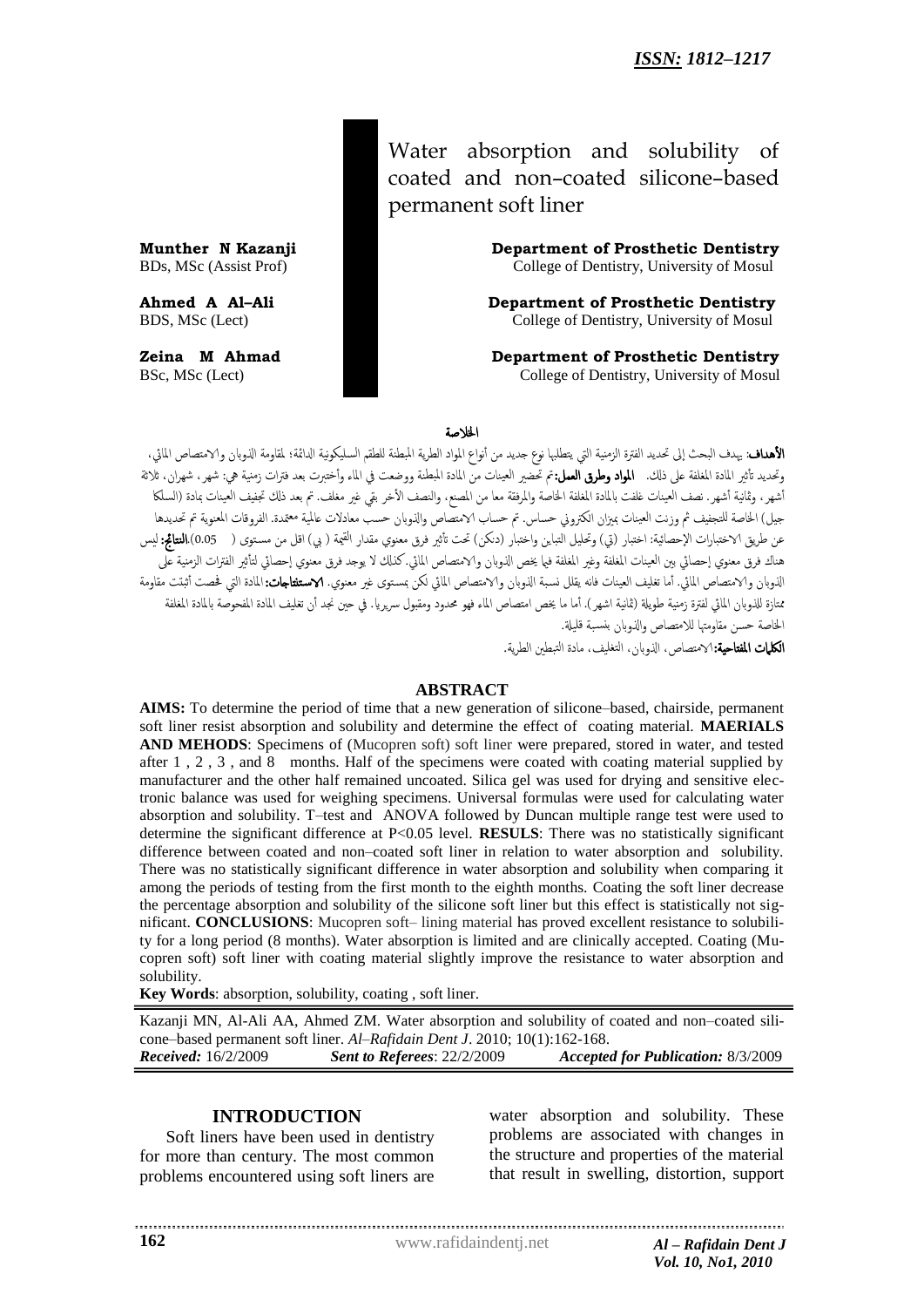of Candida albicans growth, and stresses at the liner/denture interface that reduce the bond strength. During use, soft lining materials are immersed in saliva and during denture storage they are soaked in water or an aqueous cleansing solution. During such immersion, soft lining materials undergo 2 responses: plasticizers and other soluble components are leached out and water or saliva is absorbed. $^{(1)}$ 

The international Sandarad Organization has issued two types of soft denture lining; those that are used inraorally for up to 30 days and those that maintain softness and elasticity for more than 30 days.<sup>(2)</sup> Saber–Sheikh *et al*., classified the soft denture lining materials according to their chemical composition into acrylic based (methacrylate systems) and rubbery systems which are similar to silicone type impression material and are basically polymers of dimehylsiloxane<sup>(3)</sup>. Fujii et al., classified soft lining materials according to their methods of curing into self–cured, heat–cured and light– cured  $\text{linings}^{(4)}$ . Garcia and Jones classified soft denture linings according to their clinical indication into: short–term linings(tissue conditioners and functional impression), immediate linings (1–6 months), and long term linings (permanent linings more than a  $year)$ <sup>(5)</sup>.

Gardner and Parr introduced a coating material which is a thin syrup– like mixture of semiset methyl methacrylate resin and termed (monopoly). They stated that coating temporary soft denture lining with this coating material would allow the lining to maintain its resilient characteristics for longer period of time and act as barrier preventing movement of component to or from the soft lining<sup>(6)</sup>. Dominguez et al., evaluated the effect of monopoly coating on the reduction of water absorption and plasticizers loss from the temporary soft lining immersed in water over a one month period, and they found that coated soft lining may have lost alcohol but did not absorb water. In addition, there was no loss of plasticizer over 30 days test period<sup>(7)</sup>. Anil *et al.*, concluded that coating the soft liner is beneficial in reducing microleakage at the interface between liner and denture base<sup>(8)</sup>.

It was claimed that room–temperature

vulcanizing (RTV) silicone soft linings have been associated with high water absorption value<sup>(9,10)</sup>. Preliminary investigations demonstrated that room–temperature vulcanizing silicone soft lining material has favorable mechanical properties but high water absorption<sup>(10)</sup>. Braden and Wright theorized that the type of filler and the way that it is bonded to the polymer could be responsible for the high water absorption seen in the room–temperature vulcanizing silicone materials, and the heat–cured silicone materials could have better bonding to the filler. They also suggested that heat–cured silicone materials may exhibit greater cross–linking, and this, coupled with the application of pressure, produces a denser material. As a result no micropockets of water would exist within the material. $^{(9)}$  A further factor is that some soft liners are cross–linked using a mixture of silanes, and many silanes readily undergo hydrolysis with alcohol being a by–product. In general, alcohols are water–immiscible and may act as humactants as a result of hydrogen bonding. Thus any residual cross linking agent may contribute to water absorption. $(11)$  Water uptake characteristics have been shown to vary widely, depending on type and composition of soft lining materials. $(12)$ 

For the reasons mentioned above, when the new generation of silicone– based soft liner (Mucopren soft) was introduced to the market (which is a permanent and is set at room temperature), it was interesting to study the characteristics of water absorption and solubility of it over a long period of time ( 8 months).

The aims from this research are to determine the period of time that a new generation of silicone–based, chairside, permanent soft liner maintain its durability and resist absorption and solubility; and determine the effect of coating material (which is proposed to promote a better seal and durability of soft liner) on water absorption and solubility.

# **MAERIALS AND MEHODS**

The material used in this research is Mucopren soft (Kettenbach Dental, Germany) – which is permanently soft polyvinyl siloxane reline material. It is new practical cartridge system which makes the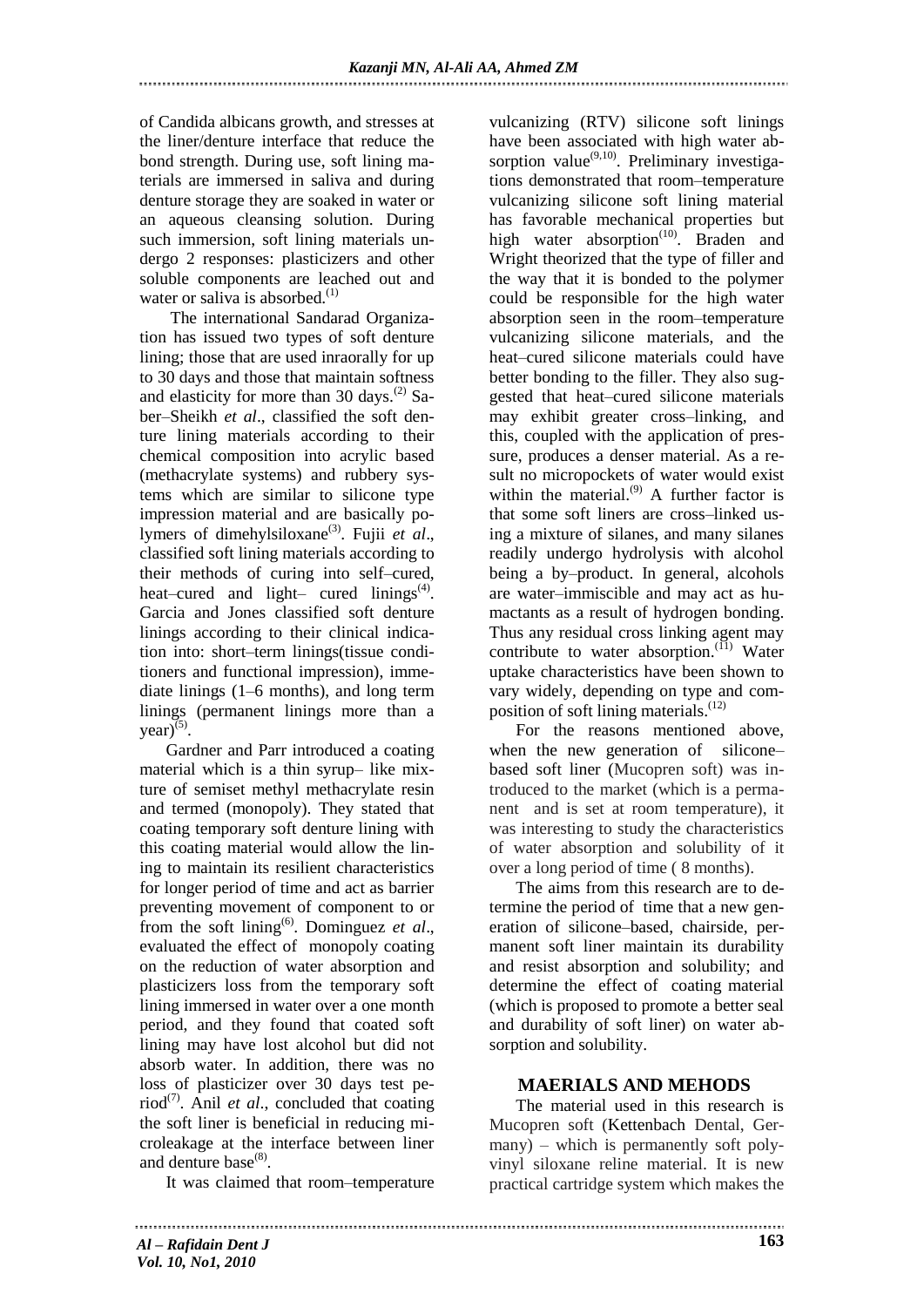material easy to apply and dispense accurately. It is provided with a coating component similar to silicon, but with less viscosity.

Specimens prepared by mixing the base–catalyst cartridges with an auto mixing gun and set chairside according to manufacturer instructions.

The specimens were circular in shape with a diameter of 3 cm. One millimeter thick specimens were prepared in a mould comprising a 1 mm thick spacer.<sup>(13)</sup> Twenty specimens were used for evaluating absorption and the same used for evaluating solubility properties. Half of the specimens were coated by coating material supplied with the product from the manufacturer. The other half remained uncoated.

Initially, specimens were dried over silica gel in a desiccators (LEVOSIL, Italy) and weighed to an accuracy of 0.0001 g using sensitive electronic balance ( A&d company limited, Japan). This was considered to be the initial weight of the specimen (W1). Specimens then were immersed in water . The specimens subsequently were removed from water after one month. Excess water was removed by blotting with filter paper and the weight of the specimen was recorded (W2). This represent the weight of the specimen after absorption of water. The amount of soluble materials lost was measured by drying the specimens in desiccators after each absorption cycle and recorded as (W3).

 The procedure was repeated after intervals of one month, two months, three months, and eight months. The percentage of absorption and solubility were determined as follows:  $(14,11,15,16)$ 

(1) absorption % =  $[(W2-W3)/W1]$ \* 100

(2) solubility % =  $[(W1 - W3)/W1]$  \* 100

(3) where :  $W1 =$  initial weight, W2 = weight after absorption, and W<sub>3</sub> = final weight after desiccation.

Statistically mean values and standard deviation were calculated. t–test was carried out to determine the significant difference in each of absorption and solubility between the coated and non–coated soft liner at P<0.05 level of significance. While mean values of the effect of time on absorption and solubility were compared with ANOVA followed by Duncan multiple range test to determine the significant difference at P<0.05 level of significance.

## **RESULTS**

Tables (1,2,3,4) showed that there were no statistically significant difference between coated and non–coated soft liner in relation to water absorption during each of the first, second, third and eighth month.

|         | птэг шошш. |                                     |                             |                                        |                                                 |              |  |  |  |
|---------|------------|-------------------------------------|-----------------------------|----------------------------------------|-------------------------------------------------|--------------|--|--|--|
| т       | Df         | <b>Significant</b><br>$(2$ -tailed) | <b>Mean Differ-</b><br>ence | <b>Std. Error</b><br><b>Difference</b> | 95% Confidence Interval of<br><b>Difference</b> |              |  |  |  |
|         |            |                                     |                             |                                        | Lower                                           | <b>Upper</b> |  |  |  |
| $-.021$ | 18         | .983                                | $-.0025$                    | .11652                                 | $-.24729$                                       | .24229       |  |  |  |

Table (1): t–test for absorption (comparison between coated and non–coated soft liner) for the first month.

| Table (2): t-test for absorption (comparison between coated and non-coated soft liner) for the |              |  |  |
|------------------------------------------------------------------------------------------------|--------------|--|--|
|                                                                                                | socond month |  |  |

| т       | Df | <b>Significant</b><br>$(2$ -tailed) | <b>Mean Differ-</b><br>ence | <b>Std. Error</b><br><b>Difference</b> | 95% Confidence Interval of<br><b>Difference</b> |              |  |
|---------|----|-------------------------------------|-----------------------------|----------------------------------------|-------------------------------------------------|--------------|--|
|         |    |                                     |                             |                                        | Lower                                           | <b>Upper</b> |  |
| $-.396$ | 18 | .697                                | $-.0449$                    | .11343                                 | $-.28321$                                       | .19341       |  |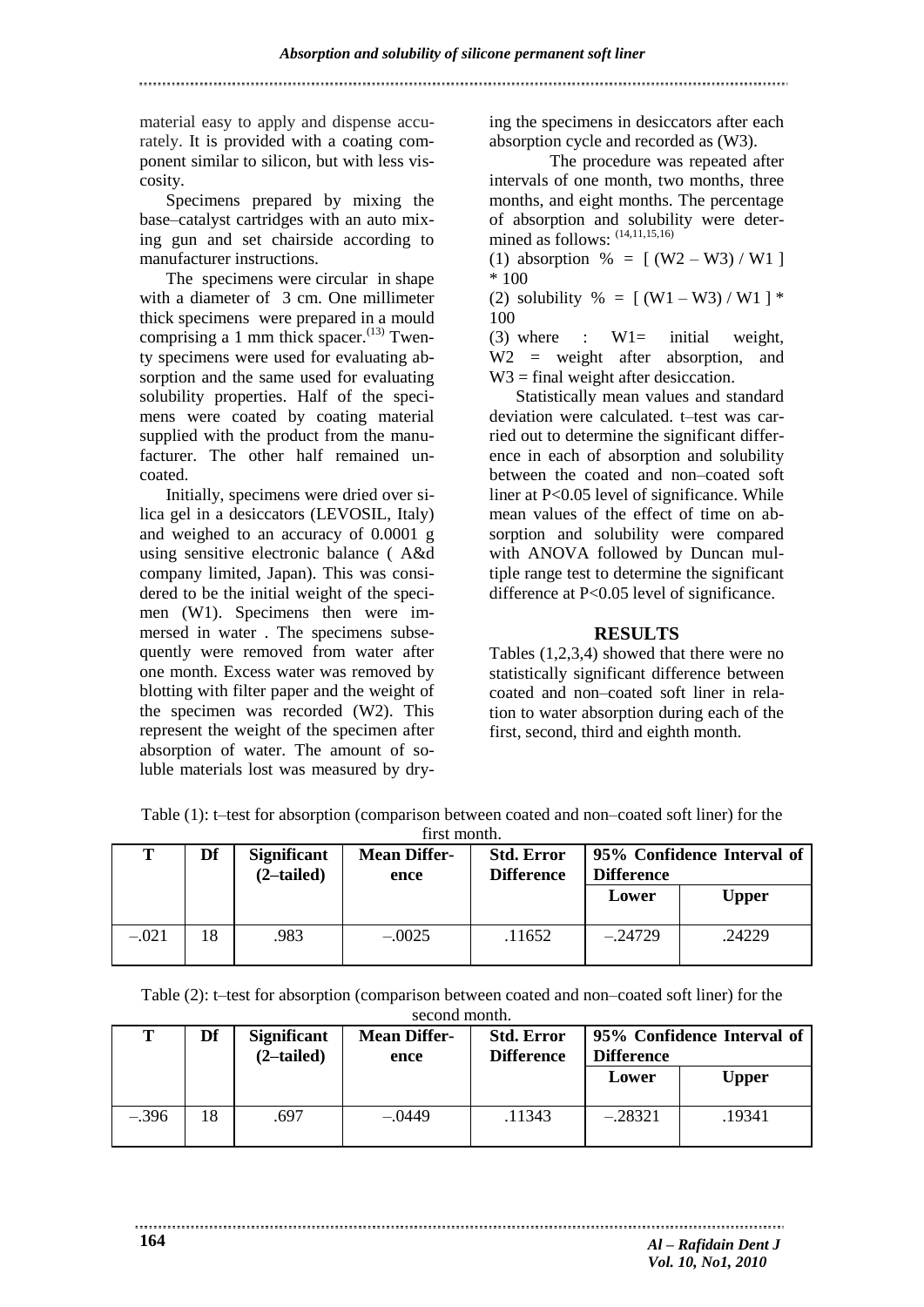Table (3): t–test for absorption (comparison between coated and non–coated soft liner) for the third month.

| Т    | Df | <b>Significant</b><br>$(2$ -tailed) | <b>Mean Differ-</b><br>ence | <b>Std. Error</b><br><b>Difference</b> | 95% Confidence Interval of<br>Difference |        |
|------|----|-------------------------------------|-----------------------------|----------------------------------------|------------------------------------------|--------|
|      |    |                                     |                             |                                        | Lower                                    | Upper  |
| .032 | 18 | .316                                | .1588                       | .15394                                 | $-.16461$                                | .48221 |

Table (4): t–test for absorption (comparison between coated and non–coated soft liner) for the eighth month.

| Т   | Df | <b>Significant</b><br>$(2$ -tailed) | <b>Mean Differ-</b><br>ence | <b>Std. Error</b><br><b>Difference</b> | 95% Confidence Interval of<br><b>Difference</b> |              |
|-----|----|-------------------------------------|-----------------------------|----------------------------------------|-------------------------------------------------|--------------|
|     |    |                                     |                             |                                        | Lower                                           | <b>Upper</b> |
| 582 | 18 | .568                                | .1390                       | .23869                                 | $-.36245$                                       | .64049       |

There were no statistically significant difference in solubility between coated and non–coated soft liner during each of the

first, second, third and eighth month (Tables 5,6,7,8).

Table (5): t–test for solubility (comparison between coated and non–coated soft liner) for the

|  | first month. |
|--|--------------|
|--|--------------|

| Т    | Df | <b>Significant</b><br>$(2$ -tailed) | <b>Mean Differ-</b><br>ence | <b>Std. Error</b><br><b>Difference</b> | 95% Confidence Interval of<br><b>Difference</b> |        |
|------|----|-------------------------------------|-----------------------------|----------------------------------------|-------------------------------------------------|--------|
|      |    |                                     |                             |                                        | Lower                                           | Upper  |
| .506 | 18 | .619                                | .0486                       | .09609                                 | $-.15327$                                       | .25047 |

Table (6): t–test for solubility (comparison between coated and non–coated soft liner) for the

|      | second month. |                                     |                             |                                        |                                                 |              |  |  |  |  |  |
|------|---------------|-------------------------------------|-----------------------------|----------------------------------------|-------------------------------------------------|--------------|--|--|--|--|--|
| т    | Df            | <b>Significant</b><br>$(2$ -tailed) | <b>Mean Differ-</b><br>ence | <b>Std. Error</b><br><b>Difference</b> | 95% Confidence Interval of<br><b>Difference</b> |              |  |  |  |  |  |
|      |               |                                     |                             |                                        | Lower                                           | <b>Upper</b> |  |  |  |  |  |
| .091 | 18            | .929                                | .0987                       | 1.09044                                | $-2.19223$                                      | 2.38963      |  |  |  |  |  |

Table (7): t–test for solubility (comparison between coated and non–coated soft liner) for the third month.

| Т    | Df | <b>Significant</b><br>$(2$ -tailed) | <b>Mean Differ-</b><br>ence | <b>Std. Error</b><br><b>Difference</b> | 95% Confidence Interval of<br><b>Difference</b> |         |
|------|----|-------------------------------------|-----------------------------|----------------------------------------|-------------------------------------------------|---------|
|      |    |                                     |                             |                                        | Lower                                           | Upper   |
| .075 | 18 | .941                                | .0833                       | 1.10786                                | $-2.24422$                                      | 2.41082 |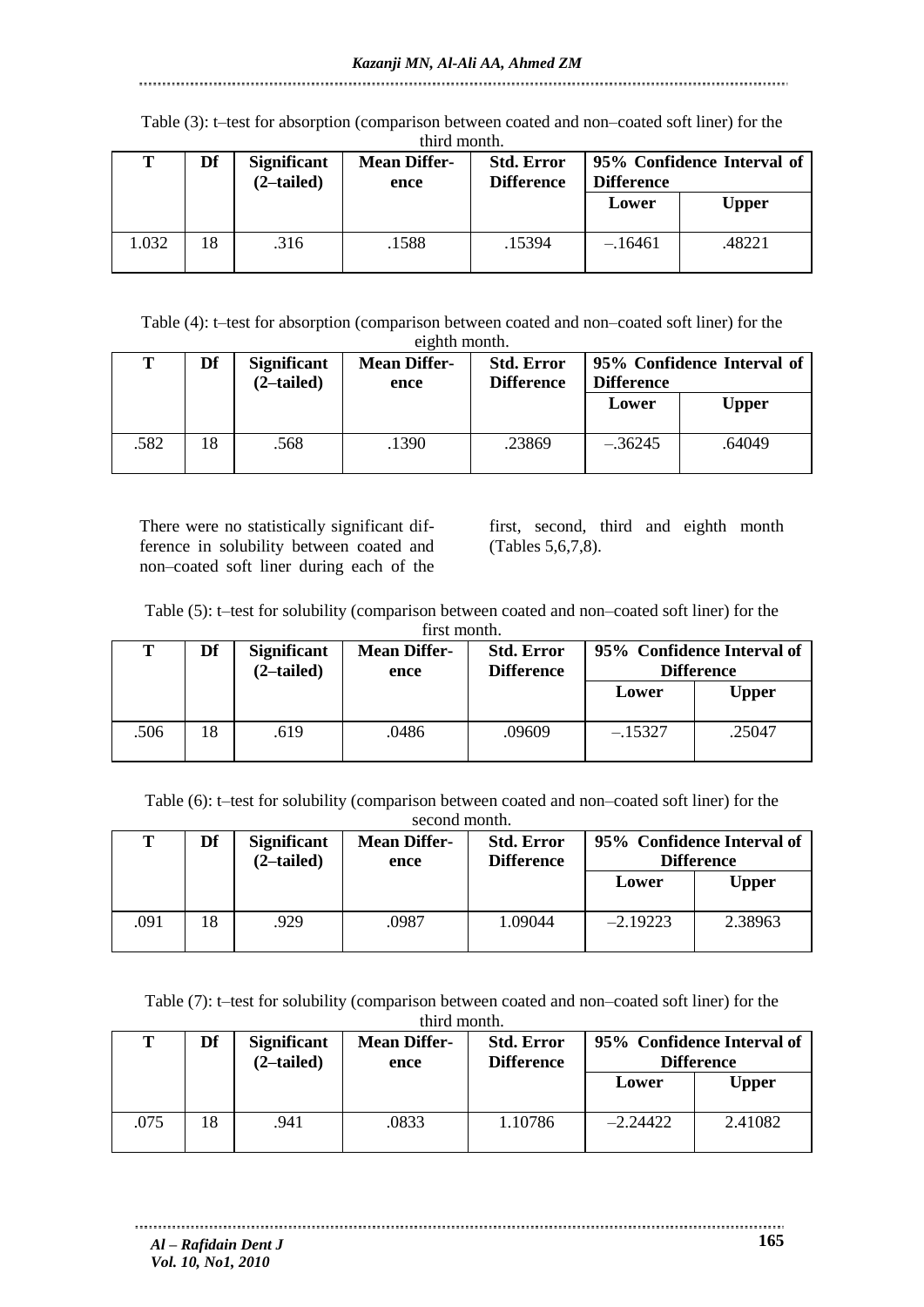#### Table (8): t–test for solubility (comparison between coated and non–coated soft liner) for the eighth month.

| т   | Df | <b>Significant</b><br>$(2$ -tailed) | <b>Mean Differ-</b><br>ence | <b>Std. Error</b><br><b>Difference</b> | 95% Confidence Interval of<br><b>Difference</b> |         |
|-----|----|-------------------------------------|-----------------------------|----------------------------------------|-------------------------------------------------|---------|
|     |    |                                     |                             |                                        | Lower                                           | Upper   |
| 120 | 18 | .905                                | 1296                        | 1.07567                                | $-2.13031$                                      | 2.38951 |

Tables (9and 11) showed that there were no statistically significant difference in water absorption when comparing it among the periods of testing from the first month to the eighth months. There are no

statistically significant difference solubility of the soft liner tested when comparing among the different tested periods (Tables 10 and 12).

Table (9): ANOVA test for absorption (comparison among the different periods tested)

|                       | <b>Sum of Squares</b> | Df | <b>Mean Square</b> |       | Sig. |
|-----------------------|-----------------------|----|--------------------|-------|------|
| <b>Between Groups</b> | 2.728                 |    | .682               | 6.563 | .000 |
| <b>Within Groups</b>  | 9.873                 | 95 | 104                |       |      |
| <b>Total</b>          | 12.601                | 99 |                    |       |      |

Table (10) : ANOVA test for solubility (comparison among the different periods tested)

|                       | <b>Sum of Squares</b> | Df | <b>Mean Square</b> |      | Sig. |
|-----------------------|-----------------------|----|--------------------|------|------|
| <b>Between Groups</b> | 296                   |    | .074               | .022 | .999 |
| <b>Within Groups</b>  | 322.623               | 95 | 3.396              |      |      |
| <b>Total</b>          | 322.920               | 99 |                    |      |      |

Table (11) : Duncan Multiple Rang Test for absorption (comparison among the different periods tested)

| variable | Absorption % | Duncan group |
|----------|--------------|--------------|
| Month 8  | .2676        |              |
| Month 1  | .3853        |              |
| Month 3  | .4282        |              |
| Month 2  |              |              |

Table (12) : Duncan Multiple Rang Test for solubility (comparison among the different periods tested)

| variable | solubility % | Duncan group |
|----------|--------------|--------------|
| Month 8  | .0804        |              |
| Month 2  | .0862        |              |
| Month 1  | .0953        |              |
| Month 3  | .1715        |              |

........................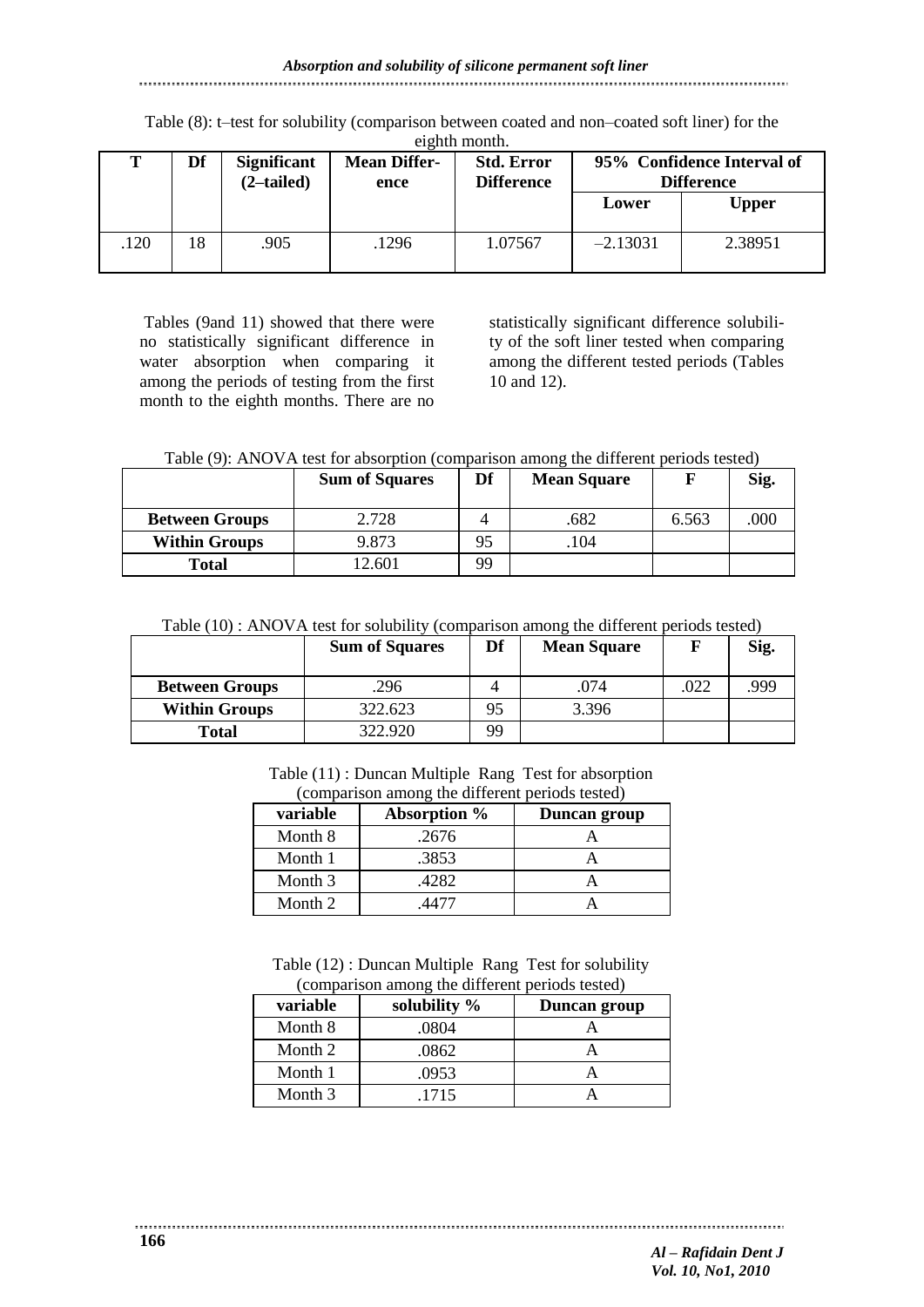Figure (1) showed that although coating the silicone soft liner decrease the percentage absorption but this effect is statistically not significant. Coating soft liner decrease the percentage solubility of silicone soft liner but as shown in Figure (2), this effect is statistically not significant.



Figure (1): Percentage absorption of coated and non–coated soft liner



Figure (2) : Percentage solubility of coated and non–coated soft liner

### **DISCUSSION**

The results of the present research indicated that the tested soft liner showed excellent resistance to water absorption and solubility over a long period of time (8months) and this is agree with El– Hadary and Drummond who concluded that an ideal soft liner should have no soluble components and low water absorp- $\text{tion.}^{(1)}$ 

The reasons for these results may be the amount and nature of the filler in the tested product (which may be low in quantity) and this is according to Waters et al who confirmed that silica filler was the major cause of water absorption.<sup>(11)</sup> Braden and Wright also stated that the nature of filler may have an effect on the rubber's water absorption.<sup>(9)</sup>

Another reason for the low water absorp-

tion and solubility of the tested material may be hydrophobic nature of the silicone soft liner. This is agree with Canay et al and Parker et al who found that the silicone–type materials absorbed less water than plasticized acrylics because of their high hydrophobic nature.<sup>(17,13)</sup>

Limited studies were carried out on the effect of coating material on water absorption and solubility of soft liner. The manufacturer claimed that coating material promote a better seal and durability of Mucopren Soft soft liner. In the present research, the effect of the coating material on the water absorption and solubility of silicone soft liner was performed and the effect was minimum. Although coating reduce absorption and solubility, but this effect is statistically not significant.